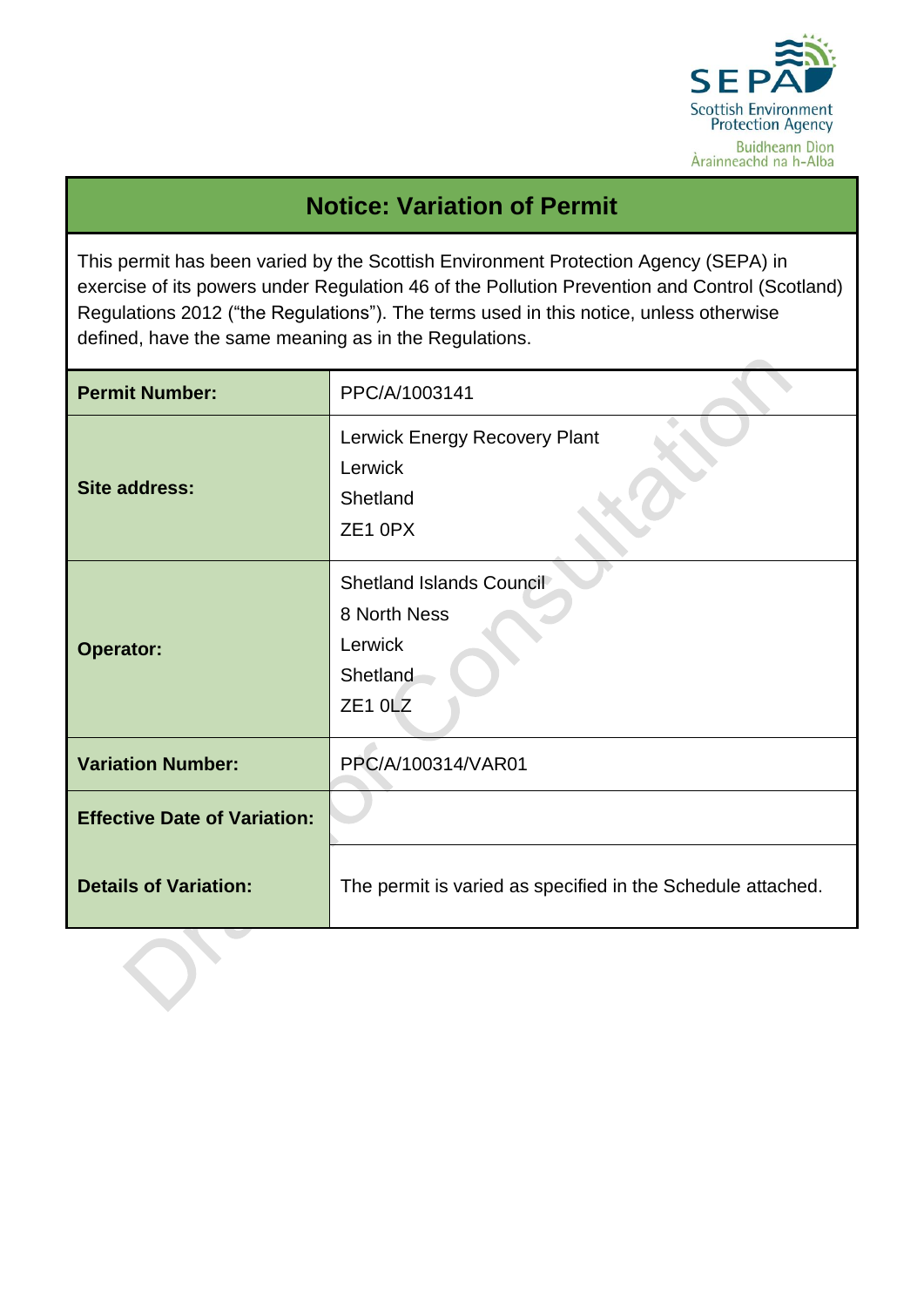

## **Schedule**

The permit has been varied as follows:

- **1.** Condition 1.1.3 is deleted and replaced by:
- 1.1.3 The Activity carried out at the Stationary Technical Unit is the incineration of waste as described in Schedule 1 of the Regulations, Section 5.1, Part A, paragraph (a) Incineration of hazardous waste in an incineration or coincineration plant, and paragraph (b) Incineration of non-hazardous waste with the exception of waste which is biomass or animal carcasses in an incineration or co-incineration plant.
	- **2.** Condition 1.1.4, after the word "filtration" in 1.1.4 g) insert:

; and h) clinical waste handling equipment for the direct feeding of waste to the incinerator

- **3.** Conditions 4.1.7 and 4.1.8 are deleted
- **4.** After Condition 4.2.4 Insert:
- 4.2.5 Hazardous clinical waste must not exceed 20% of the overall daily waste input to the incinerator in any 24-hour period.
	- **5.** In Table 4.1 insert rows

| 180103* | Wastes whose collection and disposal is subject to special<br>requirements in order to prevent infection (no liquids, chemicals,<br>cytotoxic / cytostatic medicines, anatomical waste, or sharps) |
|---------|----------------------------------------------------------------------------------------------------------------------------------------------------------------------------------------------------|
| 180106* | Chemicals consisting of, or containing, hazardous substances                                                                                                                                       |
| 180107  | Chemicals other than those mentioned in 180106                                                                                                                                                     |
| 180109  | Medicines other than those mentioned in 180108                                                                                                                                                     |

\* denotes hazardous waste

**6.** In Table 4.2 insert rows

The physical and as far as practicable the chemical composition of any hazardous waste and all other information necessary to validate that the waste can be suitable for Incineration in the Incineration Plant The hazardous characteristics of the waste, the substances with which it could not be mixed, and the precautions to be taken in handling that hazardous waste

**7.** In Table 4.3, after the word "Clinical" insert:

hazardous and clinical non-hazardous

**8.** In Condition 4.2.4 the words "200 tonnes" are deleted and replaced by:

3750 tonnes EWC 180103\*, 3 tonnes EWC 180106\*, 240 tonnes EWC 180104, 2 tonnes EWC 180107, and 5 tonnes EWC 180109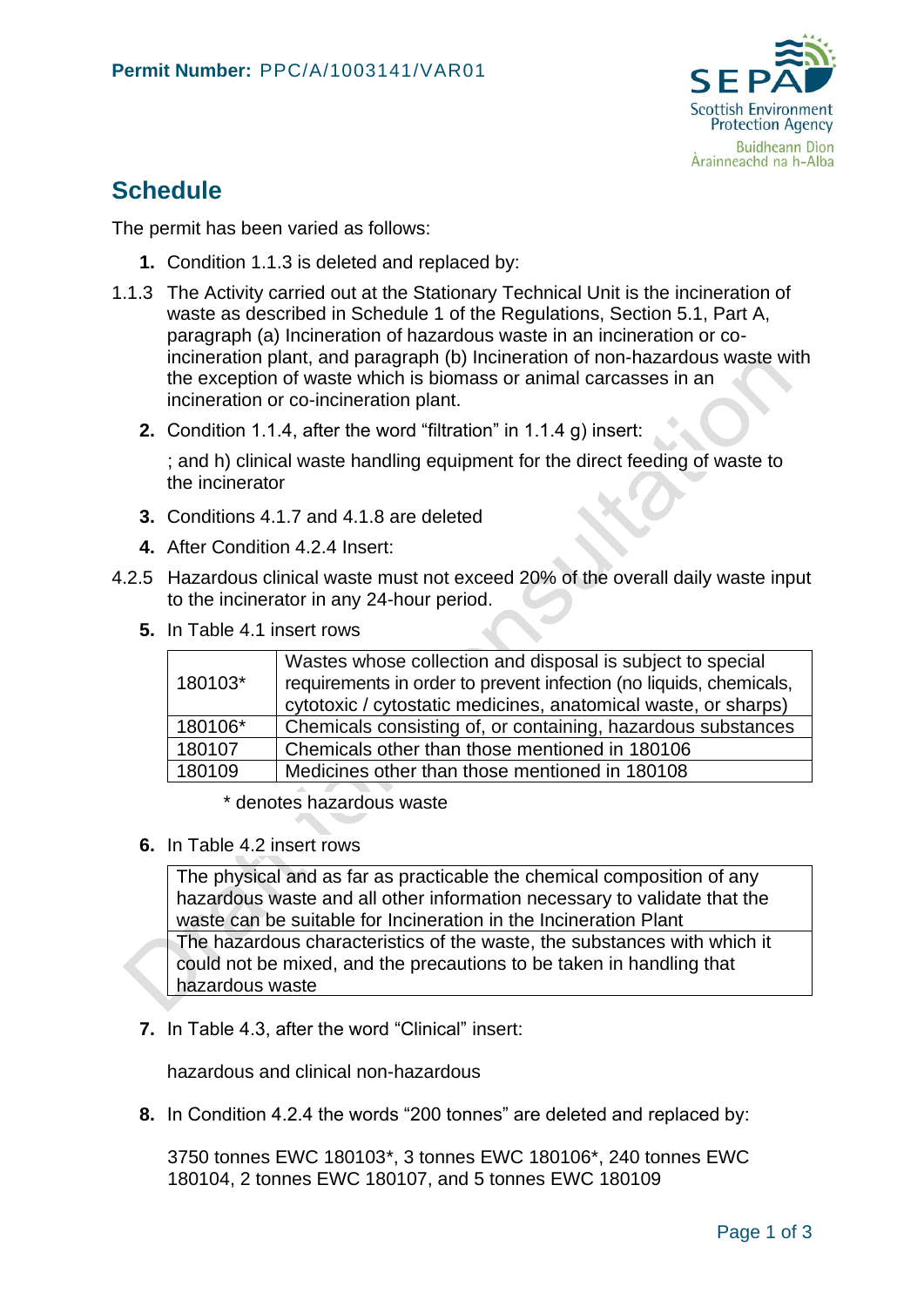

**9.** After Condition 4.4 insert:

## **4.5 Clinical Waste**

- 4.5.1 The Operator shall notify SEPA in writing of their intention to accept clinical waste originating from outwith NHS Shetland or NHS Orkney at least 7 days prior to accepting such waste. The notification shall include a justification that transport to, and processing on, Shetland represents BAT.
- 4.5.2 Pre-acceptance audit (PAA) reports must be reviewed by competent site personnel prior to accepting any clinical waste from new establishments (and thereafter on a specified schedule). Clinical waste must not be accepted on site if the associated PAA is more than 12 months old. A procedure for reviewing and recording PAA's must be available at site for inspection. A system must be in place to notify site personnel when annual update PAA's are due to be submitted.
- 4.5.3 All hazardous clinical wastes entering the site must arrive in bins designed to prevent direct handling of those wastes. The bins must be visually inspected to ensure the contents meet the waste types and quantities authorised prior to the delivery vehicles leaving site. All 770L transport bins must be inspected to ensure they arrive locked and free from visible defects. A procedure for undertaking and recording these inspections must be available at site for inspection.
- 4.5.4 Condition 4.3.4 does not apply to clinical waste. All non-conforming clinical wastes are to be returned to the producer on the vehicle in which they arrived. Non-conforming wastes are not to be quarantined on site. A procedure for recording non-conforming wastes and bin defects must be available at site for inspection.
- 4.5.5 Hazardous clinical wastes must not be directly handled, compacted, or mixed with other wastes prior to entering the designated clinical waste feed hopper.
- 4.5.6 No hazardous clinical waste or empty clinical waste transport bins should remain on site for more than 24 hours.
- 4.5.7 Clinical waste delivery bins must not be cleaned or disinfected on site.
- 4.5.8 Robust procedures, equipment, and broad-spectrum disinfectants must be available to prevent environmental impact from chemical and biological spillages at the facility. Spillages must be cleaned up without delay, and all appropriate staff must be trained in clinical waste equipment cleaning and spillage response procedures.
- 4.5.9 Notwithstanding Condition 4.3.2, the Operator must maintain a system for recording: